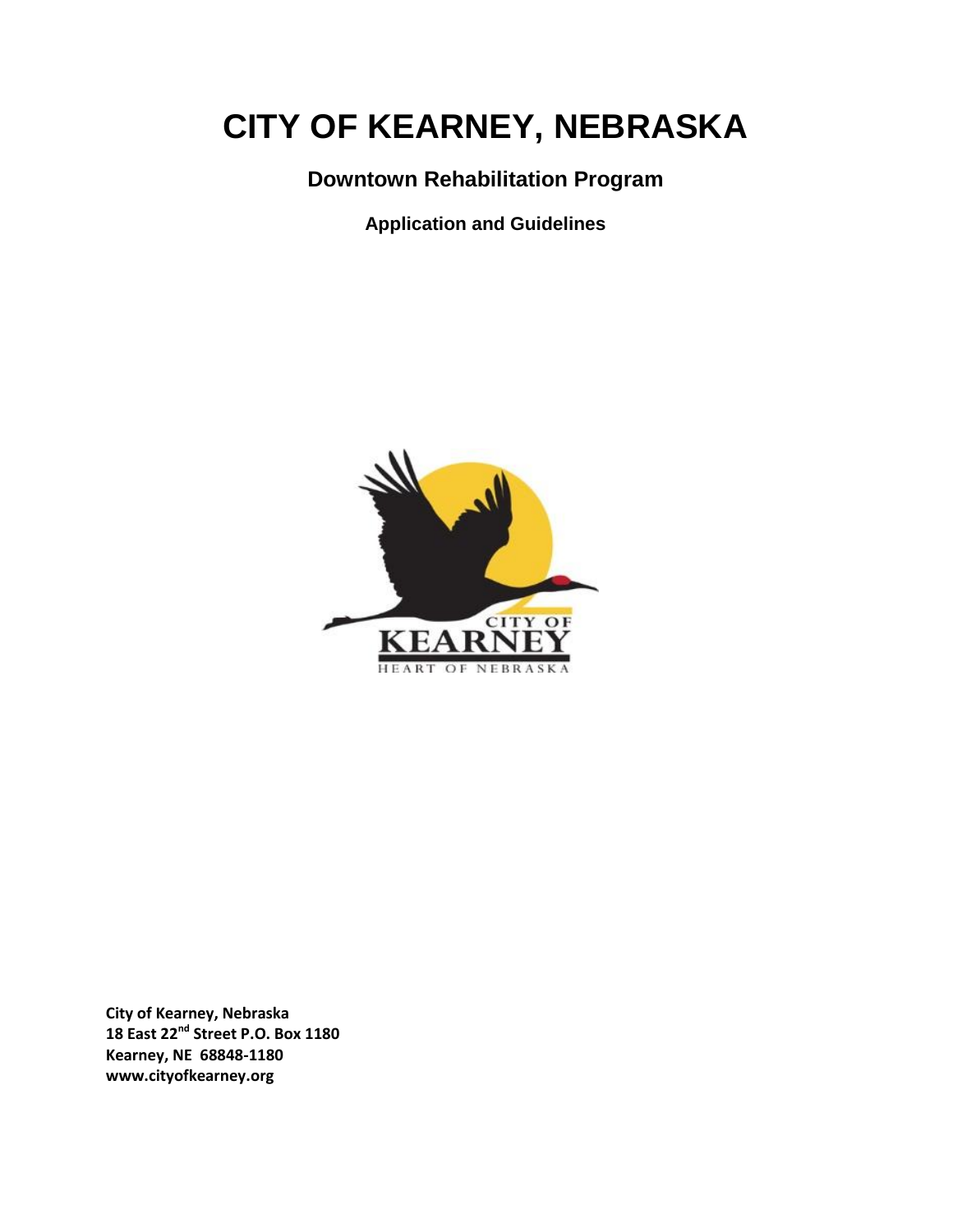## **Background**

The City of Kearney (City) has received funding through the Community Redevelopment Authority (CRA).

The following are guidelines for local business owners/tenants to access this funding for building rehabilitation, facade, energy efficiency improvements, architectural barrier removal, and other improvements.

## **Program Overview**

#### **Statement of Purpose:**

To prevent or eliminate slum or blight as well as to facilitate development in the Downtown Kearney District.

#### . **Funding Mechanism:**

A grant program administered by the City of Kearney from contributions from the Community Redevelopment Authority.

#### **Grant Details:**

- Available to property owners/developers within the Downtown District
- A 50% developer/owner contribution is required (matching funds)
- Must meet approval of Downtown Revitalization Committee, which is comprised of City Staff members and Downtown Improvement Board representation
- **Applications are due by 4:00pm, August 22, 2019**

#### **Questions or Technical Assistance:**

Please contact Assistant City Manager Eric Hellriegel at **chellriegel@kearneygov.org** or 308-233-3222.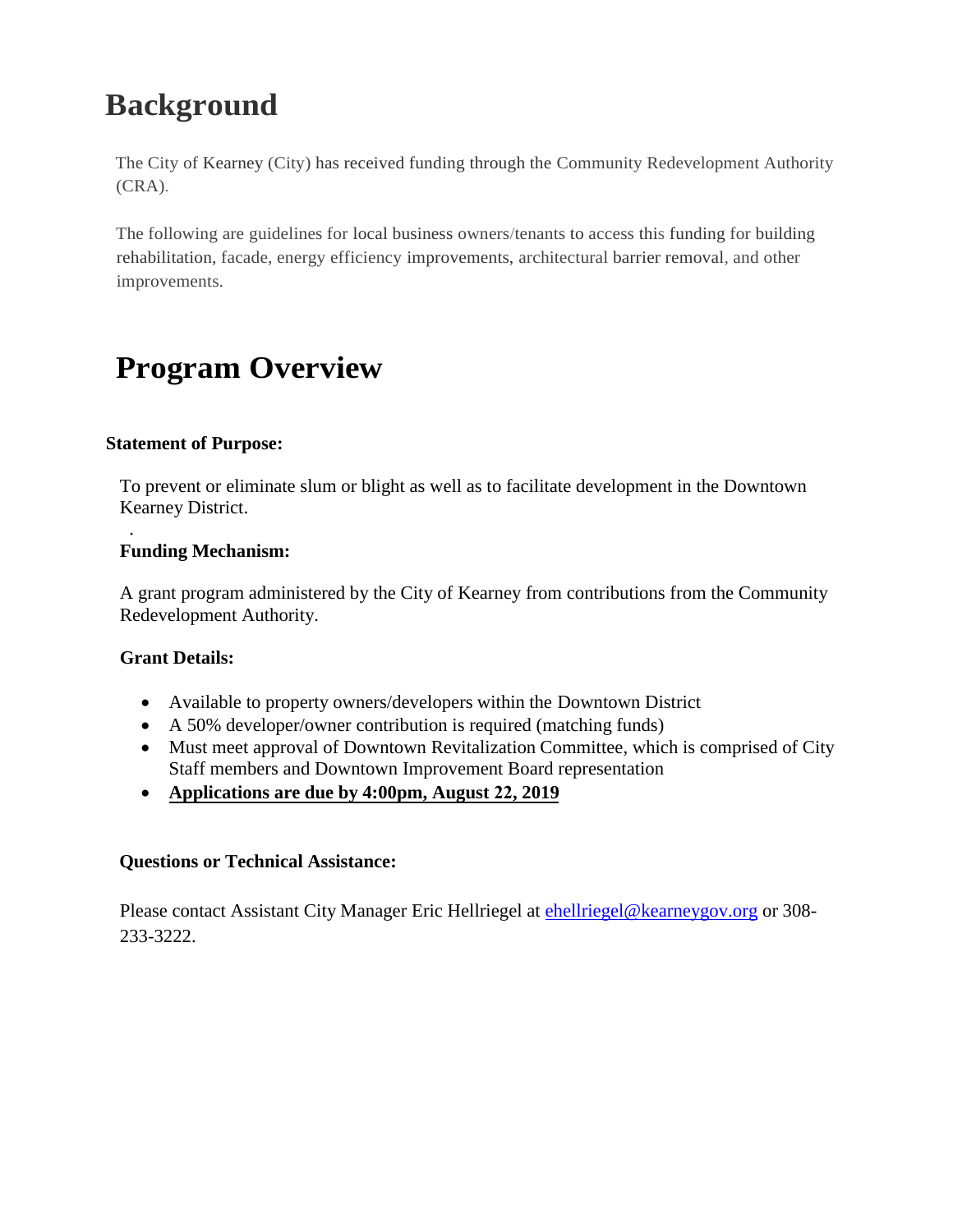### **General Guidelines (Including Building Rehab and Energy Efficiency)**

A business may apply for grant funding for one or more of the following improvements:

- Commercial Rehab (other than facades; includes improvements to structure, plumbing , wiring, and fire prevention systems)
- Facade Renovation (includes sidewalk areas)
- Energy Efficiency Improvements
- Architectural Barrier Removal

**Applications:** Applications will be accepted from business owners /tenants in the Downtown Revitalization District (map attached to these guidelines). The DTR Committee will begin review of applications as soon as they are received. Allocation will be done until all monies are committed.

The City of Kearney and the DTR Committee reserve the right to deny any application for any reason other than on the basis of race, color, gender, national origin, religion, handicap or familial status.

The Application must consist of the appropriate, complete program Application Forms (attached to these Guidelines), a picture of the building that the tenant/owner is requesting monies to rehab, drawings of the work to be completed, firm estimates from the contractor(s) for the costs for construction and labor , and a narrative answering questions on the application form.

The cost of the rehab project may not exceed 50% of the assessed value of the building. Once an Application is approved by the City and DTR committee, an environmental review will be completed on the property to be rehabbed. After all reviews are completed satisfactorily, the Application will be considered complete and ready to begin construction. No grant may be awarded if it is discovered the property taxes are not up-to-date. *No work for which funding is sought should begin until authorized by the City of Kearney.*

#### **Grants:**

**Grant:** 50% of the total project (up to a maximum of \$20,000) may be granted to the business owner/tenant (applicant). The applicant must pay the other half. All or part of that other half may come from other sources of funding (see " Match" below). *All grant funding to projects will be in the form of reimbursement following the successful completion and reporting for each project.* Before reimbursement, the applicant must provide documentation that all bills have been paid (e.g., cancelled checks). Or, upon request, the grant funding may be paid directly to the contractor(s). Invoices will be required.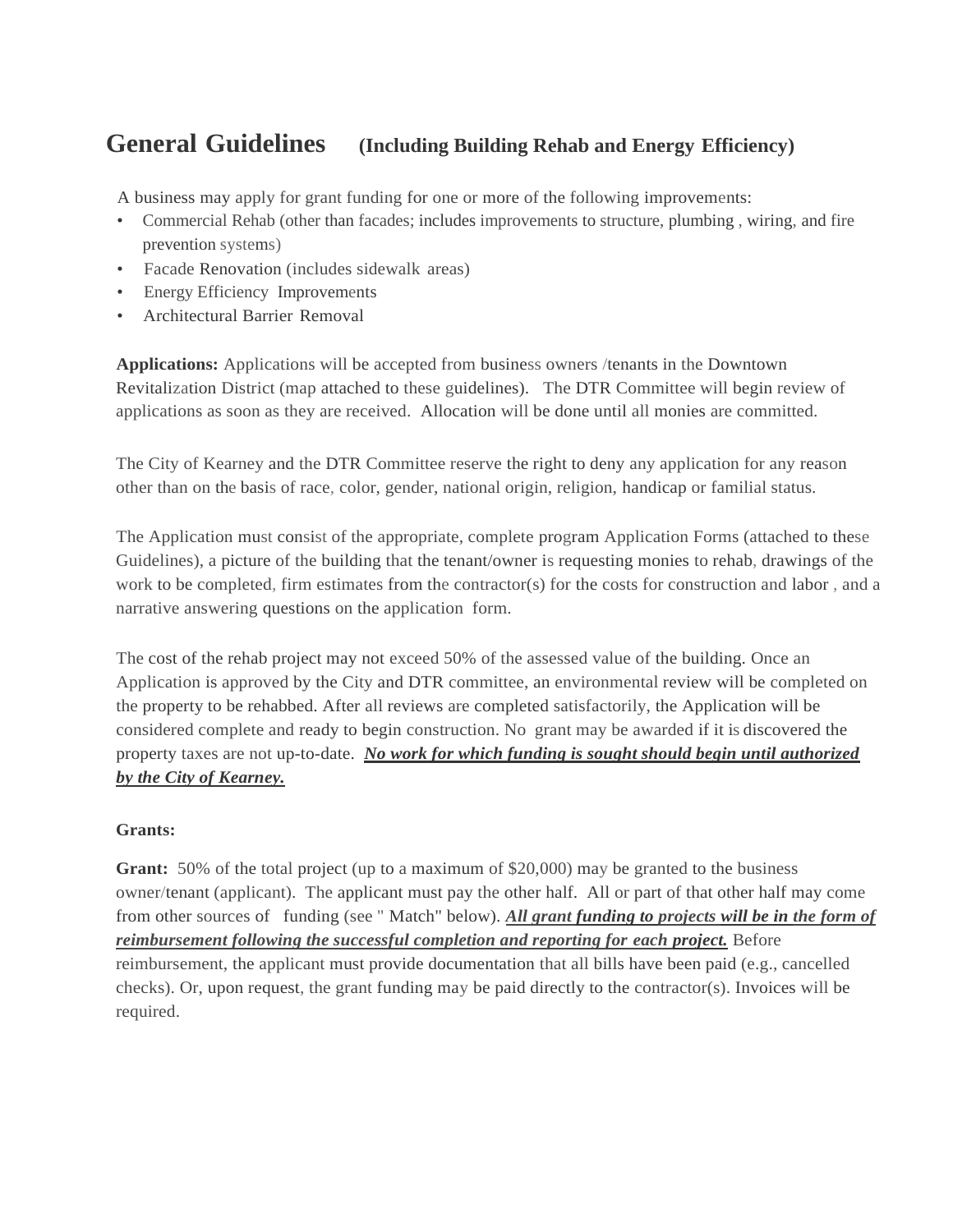**Match:** The applicant (business owner/tenant) will be required to provide at least 50% match of the total cost of the rehab project. This match may be achieved by applicant's cash contribution or labor /supplies provided by the applicant at an approved cost by the City of Kearney /or the DTR Committee. If applicant is providing their own labor as a match for a portion of the project, the amount approved for applicant's labor shall equal the cost as if said labor was performed by a qualified contractor. An estimate of that labor from a qualified contractor must accompany the application. Applicants who will be doing their own labor must be pre-approved by the DTR Committee, the labor costs must be a lump sum estimate (not hourly) and will not be eligible for additional funding if the project requires more time than estimated.

**Evaluation**: Applications will be scored based on the following: Building Preservation-25 points; Project Readiness-25 points; Visual impact-25 points; Additional Property Owner/Tenant Investment-25 points with 100 total points possible.

**Construction Time Frame:** When the building owner/tenant receives notice from the City of Kearney or the DRT Committee that their application is complete and approved ("Notice to Proceed"), the project must be completed within twelve (12) months or September 1, 2020; whichever is later. A City of Kearney building inspector or staff member from time to time may visit construction sites and review work as it progresses. A final inspection will be completed when the project is complete.

**Architectural Barrier Removal:** A business may apply for grant funding to remove or correct impediment to handicapped persons including: handicapped ramps/removal of step-down features, adapting doorways to improve accessibility, improving restrooms for handicap/wheelchair access, braille signage, handrails, accessible door handles and/or buzzing flashing devices (for persons with visual/hearing impairment).

**Energy Efficiency Improvements:** Any improvements must demonstrate lower energy consumption within the business. Generally this entails replacing old technologies with newer ones. Examples of improvements include: insulation, high-efficiency heating and/or air conditioning, high-efficiency lighting, and energy-efficient windows. Note: cash incentives are available from the Nebraska Public Power District, which can be used to offset the business match obligation. Contact the Assistant City Manager for more information. In addition, the federal government offers tax credits for many energy efficiency upgrades. Visit [www.energystar.gov f](http://www.energystar.gov/)or more information.

**Facade Improvements/ Design Standards:** Any improvements must comply with the Kearney DTR Design Standards (attached). Applications that do not comply risk non-approval by the DTR Committee. Also, the Nebraska State Historical Preservation Office reviews all applications and has authority to disallow design changes.

**Estimates:** If a project is completed at a lower cost than the estimate, reimbursement will be based on actual costs (the lower amount).

**Changes:** While a project is in progress, the applicant may submit modification requests in writing to the DTR Committee. All changes are subject to review and approval by the Committee. Once reimbursement has been requested, no modifications will be accepted.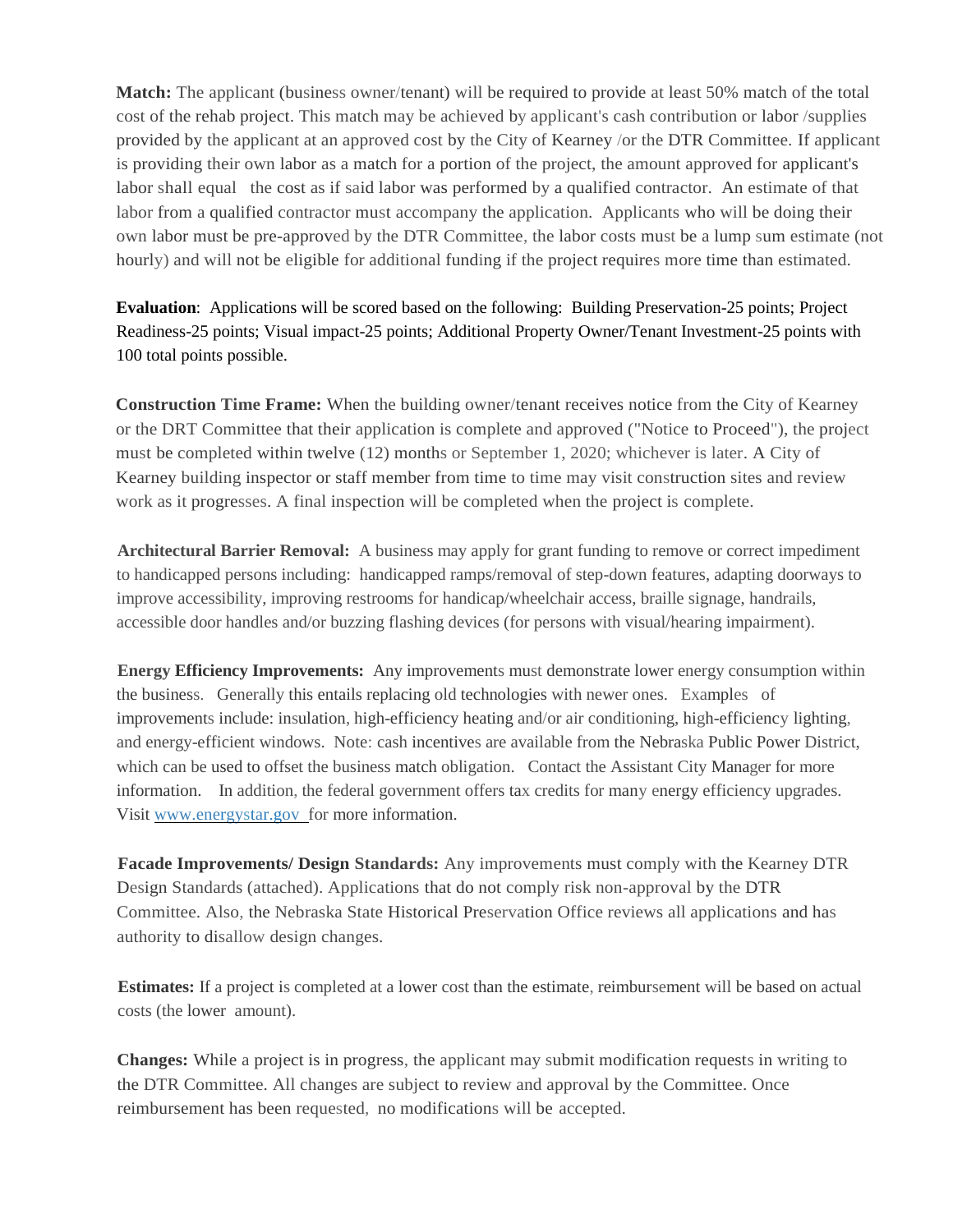**Eligible businesses include but are not limited to:** Storage, warehousing, distribution, or sale of tangible personal property; retail trade businesses; the conducting of research, development or testing for scientific, agricultural, animal husbandry, food products or industrial purpose s; the performance data processing, telecommunications, insurance, or financial services; the assembly fabrication , manufacture , or processing of tangible personal property ; the administrative management of any activities, including headquarter facilities relating to such activities; or any combination of the above activities, which include value-added enterprises .

Tourism attractions which are expected to draw 2,500 additional visits annually from origins of at least 100 miles away. Tourist attractions are sites and facilities, which draw visitors from a distance because of their scenic, historic, cultural, scientific, and/or recreational attributes. Examples of eligible attractions are: historic restorations, muse ums, participatory sports facilities, and convention centers.

**Ineligible businesses include:** gambling operations; liquor stores; production agriculture, generally including crop and livestock production; petroleum production; and owner-occupied residential property.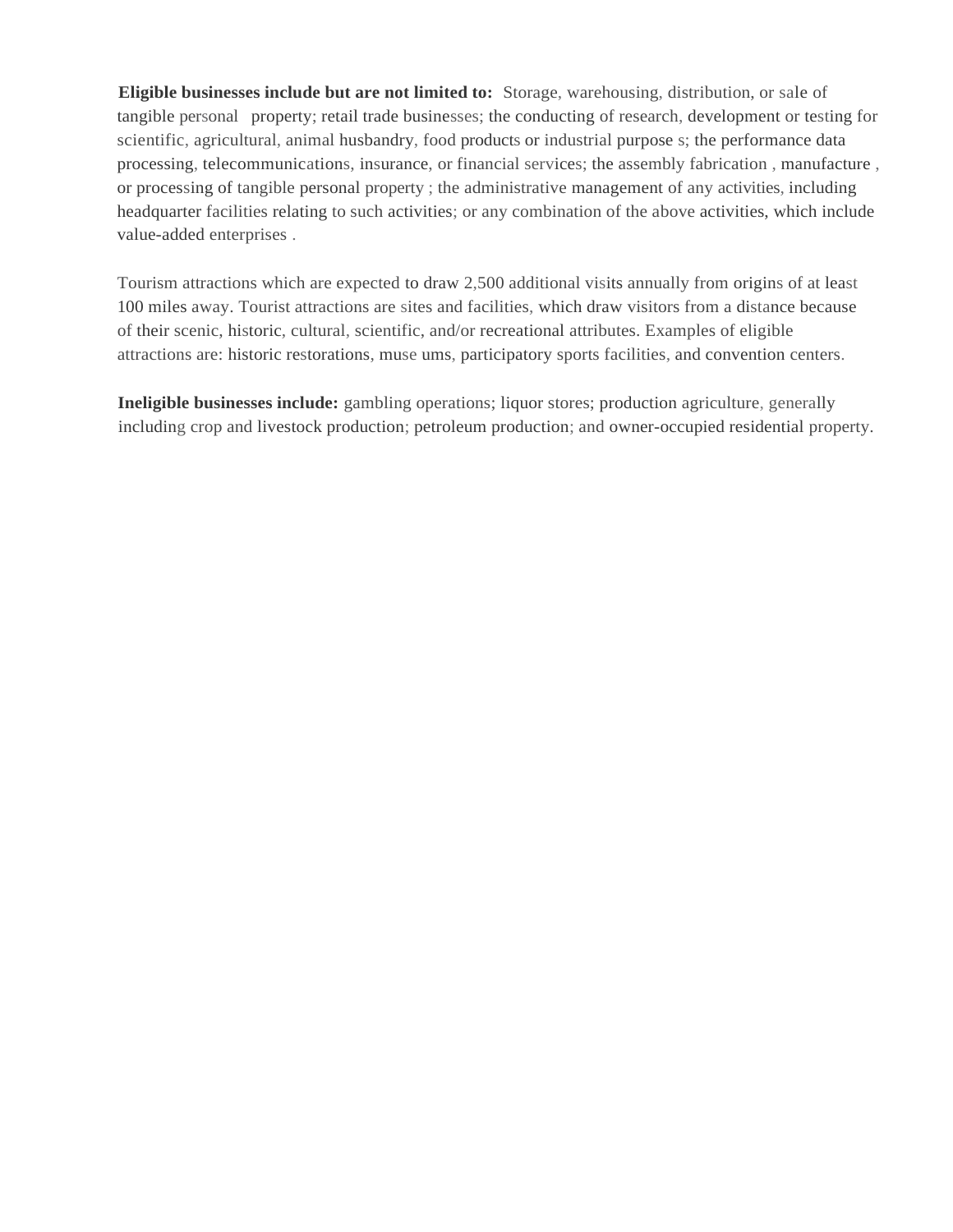#### **Design and Document Approval Flow Chart**

- 1. Contact is made with City of Kearney regarding participation in the Downtown Rehabilitation Program, to discuss project and items of qualifications.
- 2. Application is filled out and submitted to the City of Kearney, along with supporting documentation.
- 3. A meeting of the Downtown Revitalization Committee is scheduled with the applicant at the site of the proposed improvement, if deemed necessary by the committee.
- 4. The Downtown Revitalization Committee reviews the formal application and then communicates formal recommendation to the Downtown Improvement Board of Directors (DTIB).
- 5. After formal approval and completion of paperwork and documents, the project is undertaken.
- 6. At project/phase completion the City of Kearney works with applicant and contractors to complete final paperwork and legal documents.
- 7. City of Kearney disburses grant proceeds.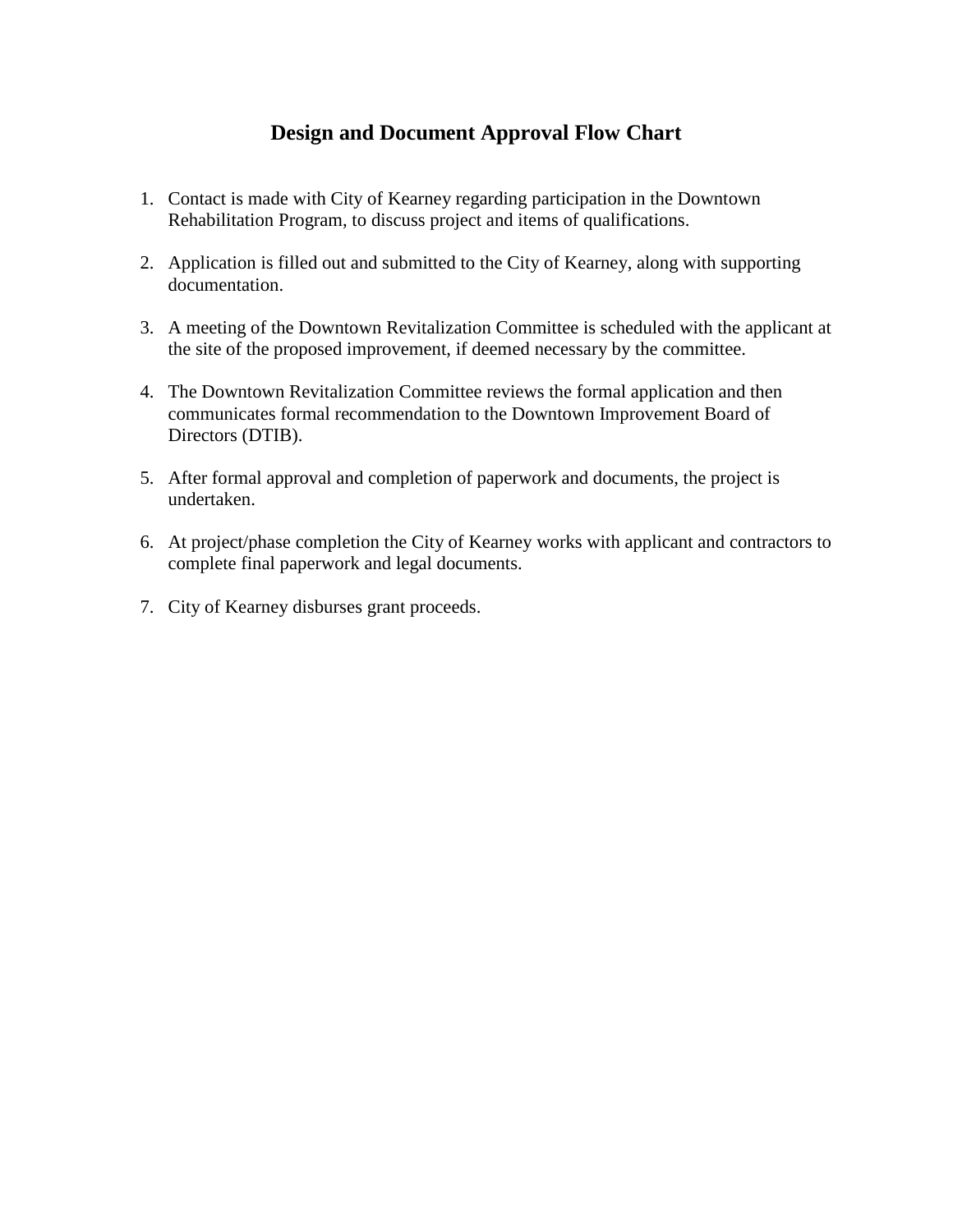## **Commercial Rehab Program Application Form**

|                                                                    | Applicant's email address:                                               |                                                                   |
|--------------------------------------------------------------------|--------------------------------------------------------------------------|-------------------------------------------------------------------|
|                                                                    |                                                                          |                                                                   |
|                                                                    | Business Owner:                                                          |                                                                   |
|                                                                    |                                                                          |                                                                   |
|                                                                    |                                                                          |                                                                   |
|                                                                    |                                                                          |                                                                   |
|                                                                    |                                                                          |                                                                   |
|                                                                    |                                                                          |                                                                   |
|                                                                    |                                                                          |                                                                   |
| Type of commercial rehabilitation planned (see Design Guidelines): |                                                                          |                                                                   |
|                                                                    | ______ Roof Repair _______ Energy Efficiency Updates                     | $\frac{1}{\sqrt{1-\frac{1}{2}}\sqrt{1-\frac{1}{2}}\sinh(\theta)}$ |
| ______ Sidewalk Repair ______ Interior Improvements                |                                                                          | _____ Lighting or Electrical                                      |
|                                                                    | ______ Exterior Lighting _____ Architectural Barrier Removal             | _____ Exterior Paint/Siding                                       |
|                                                                    |                                                                          | _____ Façade Improvements                                         |
|                                                                    |                                                                          |                                                                   |
|                                                                    | Total cost of project: \$                                                |                                                                   |
|                                                                    | Amount requested (up to 50% of project cost – not to exceed \$20,000) \$ |                                                                   |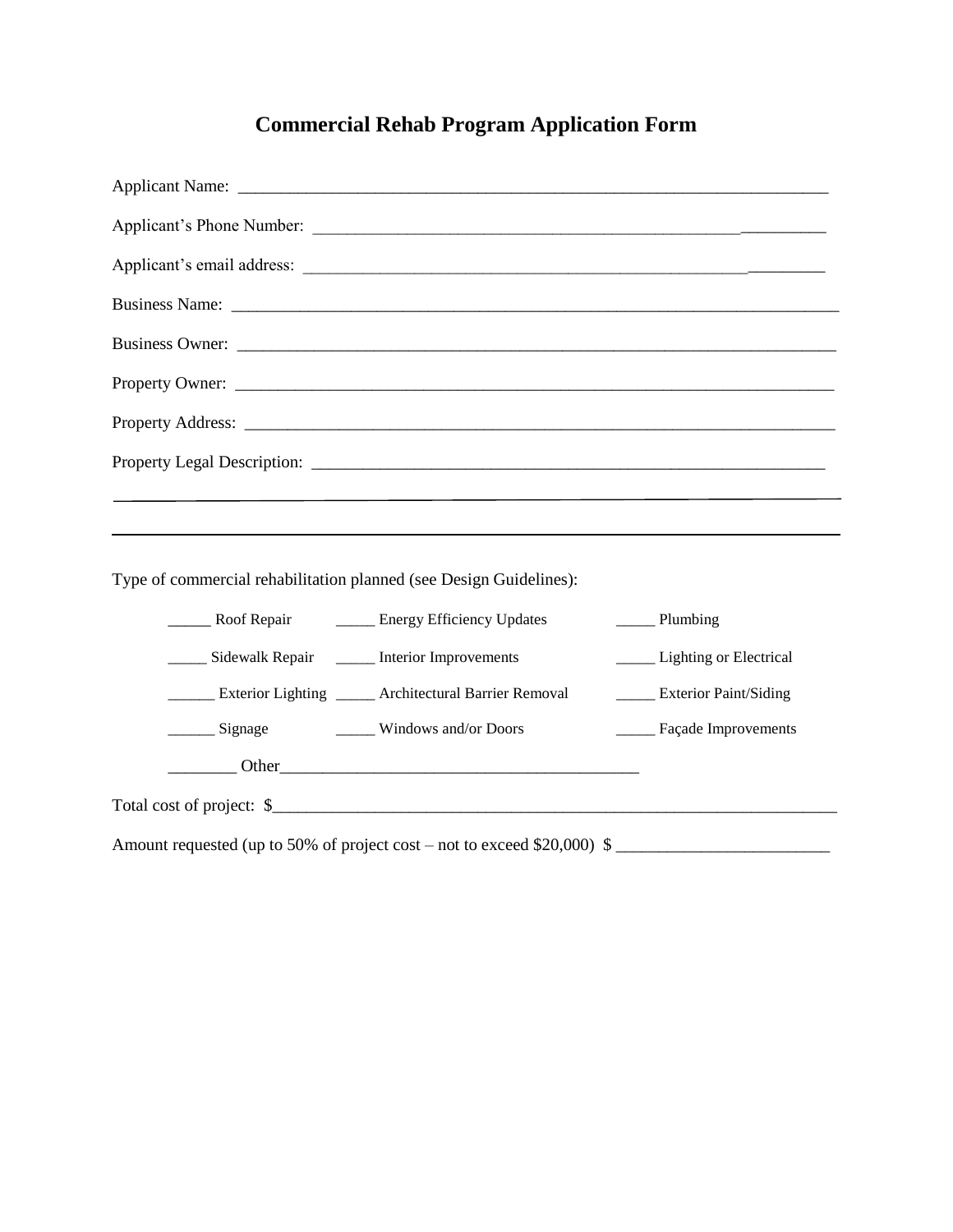#### Please Attach:

- 1. A detailed description of the project including materials, size, and colors with a before picture and drawing that include the proposed changes.
- 2. Narratives that explain:
	- a. How you believe this project will improve the aesthetics and/or efficiency of the property;
	- b. How this project will improve your business;
	- c. The effect you project will have on neighboring businesses;
	- d. The estimated project costs; timeframes and amounts requested
- 3. A copy of a valid City of Kearney building permit, if applicable
- 4. A completed Release and Hold Harmless Agreement

I hereby submit the attached plans, specifications and color samples for the proposed project, and understand that these must be approved by the City of Kearney. No work may begin until I have received written approval from the City of Kearney. I further understand that I must cooperate with City Staff to ensure grant guidelines are followed. *Grant funds will not be paid until the project is completed.*

| Signature of Property Owner            | Signature of Business Owner (if applicable) |
|----------------------------------------|---------------------------------------------|
| Printed Name & Title of Property Owner | Printed Name & Title of Business Owner      |
| Date                                   | Date                                        |